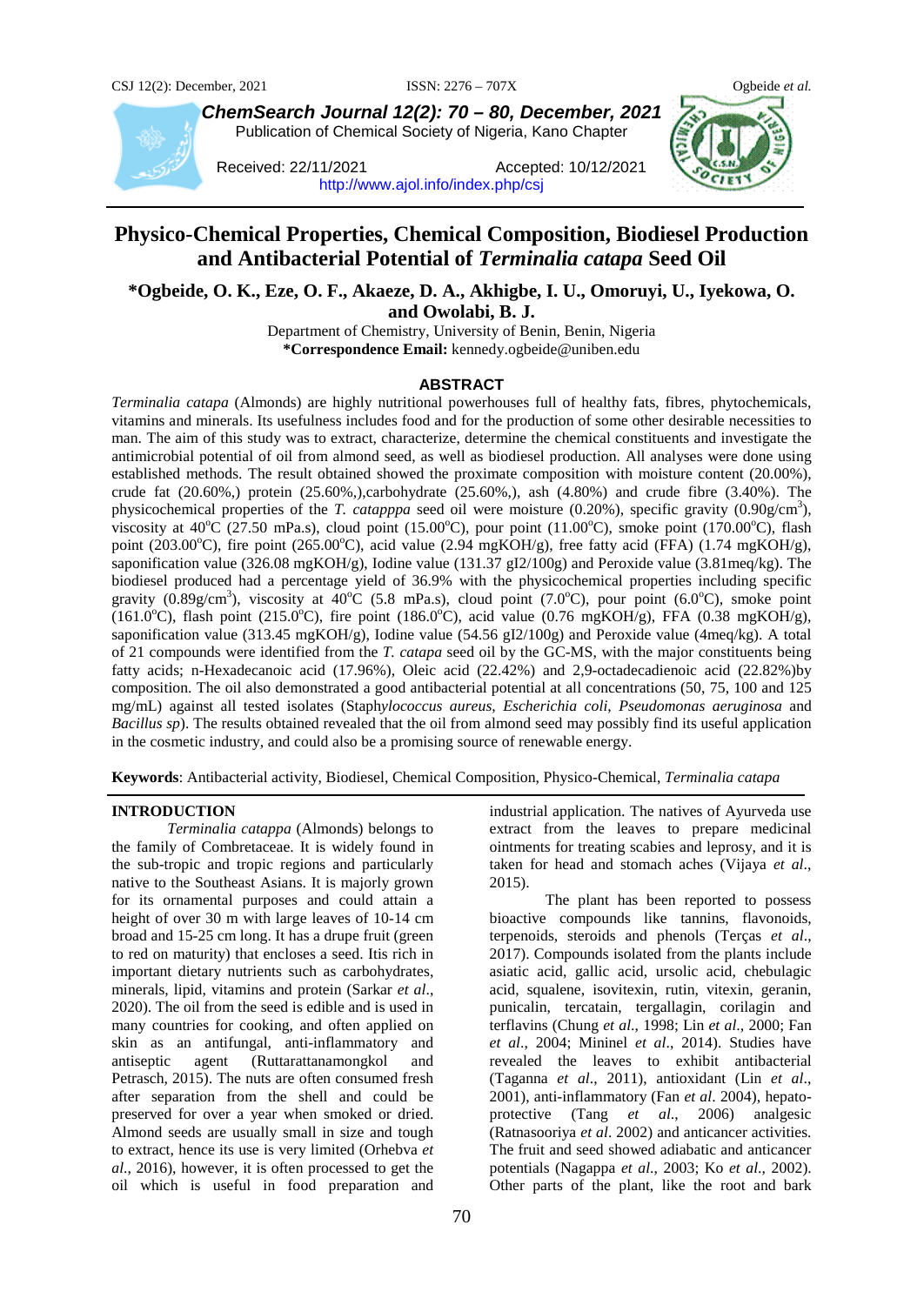demonstrated antimicrobial (Pawar and Pal, 2002) and wound healing properties (Khan *et al*. 2013).

Pathogens are the agents for countless diseases and deaths around the world. The numerous medicines available are often either resistant to the pathogens or intolerable as followed with their side effects.

In addition to this concern, global warming and other sources of emissions are just a couple of the effects of our overreliance on fossil fuels. Researchers are regularly working with different green energy sources in order to create environmentally friendly alternatives. Because of the increased global oil demand and the need for renewable fuels and energy, biofuels have gained a lot of interest (Bateni and Karimi, 2016; Samadi *et al*., 2017). The use of biofuels instead of fossil fuels would slow the rate of global warming by lowering sulfur, carbon oxide, and hydrocarbon emissions (Krishnaprabu, 2019). Biodiesel is one of the attractive alternatives due to its lower carbon and sulphur emissions as compared to traditional petroleum-based fuels.

Overcoming these problems will require continuous search for better alternatives particularly from natural sources.

Many studies have been carried out on different parts (leave, nut and seed) of *T. catappa*, however, there are limited information about the chemical compounds present and the antibacterial potential of the seed oil. To this end, this study aims at investigating the physicochemical properties, chemical composition and antibacterial potential of *T. catappa* seed oil, as well as to explore its use in the production of biodiesel

#### **MATERIALS AND METHODS Sample collection and preparation**

Almond-seed (*T. catappa*) fruits was collected from the garden in Faculty of Arts, University of Benin, Nigeria (September, 2020). The fruit pericarps were removed mechanically with a knife and shade-dried  $(35.5^{\circ}C)$  for 14 days after which their endocarps (dried shells) were removed to expose the seeds. The seeds were ground to powder with a mechanical grinder, and stored into an air tight container for further laboratory analyses when needed.

#### **Extraction of oil for almond seed**

The almond seed powder (650 g) was extracted with n-hexane with a Soxhlet apparatus. After several cycles, the extracted seed oil was then taken out and concentrated using a rotary evaporator, and the percentage yield calculated.

## **Physicochemical analysis of almond seed oil**

Physical and chemical analyses on the oil were carried out using methods described by AOAC (2005).

#### **Oil pre-treatment and biodiesel production**

For the dosage of FFA pre-treatment, most industrial biodiesel manufacturers adopt the dosing regimen recommended by the National Renewable Energy laboratory (NREL) report, which is 2.59 of methanol and 0.05g of sulphuric acid for every gram of FFA in the oil (equivalent to 19.8:1 of methanol-to-FFA molar ratio and 5% of acid-to-FFA weight percentage).

During the production of biodiesel, two phases were undergone, they are: Transesterification phase and Separation and washing phase

#### **Phase 1: Trans-Esterification Phase**

The reactions in the trans-esterification phase involve glyceride (oil) and alcohol in the presence of catalyst.  $100 \text{cm}^3$  of the oil was measured with a measuring cylinder, using oil to alcohol ratio of 4:1,  $25 \text{cm}^3$  of methanol (alcohol) was measured into a beaker and 0.7g of KOH (catalyst) was dissolved inside the methanol. 0.7g of KOH was used because for standard 7g of KOH is required for 1 litre of oil. The oil and the methanol and KOH were mixed inside a round bottom flask attached to a magnetic stirrer. The magnetic stirrer temperature was set to 50°C and stirring was done for 30 minutes.

## **Phase 2: Biodiesel Separation and Washing Phase**

After stirring the mixture for 30 minutes, it was then poured into a separating funnel. A 2 phase solution was obtained in which the biodiesel was below while the residual catalyst (glycerol) as the by-product was above, the biodiesel was removed and washed to purify it, while the glycerol i.e. the by-product was not utilized. Finally, the biodiesel was then dried in an oven for 30 minutes.

#### *Microorganisms*

The microorganisms employed in this study were clinical isolate (*Staphylococcus aureus*, *Escherichia coli*, *Pseudomonas aeruginosa* and *Bacillus spp.*) procured from the University of Benin Teaching Hospital, Benin City. Isolates were collected using sterile containers. All isolates were<br>characterized using cultural morphological cultural morphological characteristics.

#### *Anti-microbial agents*

Augmentin(10μm), Ciprofloxacin (30μm), Amoxicillin (30μm), Pefloxacillin (10μm), Streptomycin (10μm).

#### *Agar well diffusion*

Agar well diffusion method is widely used to evaluate the antimicrobial activity of plants or microbial extracts (Magaldis *et al.,* 2004; Valgas *et al*., 2007). Similarly to the procedure used in diskdiffusion method, the agar plate surface was inoculated by spreading a volume of the microbial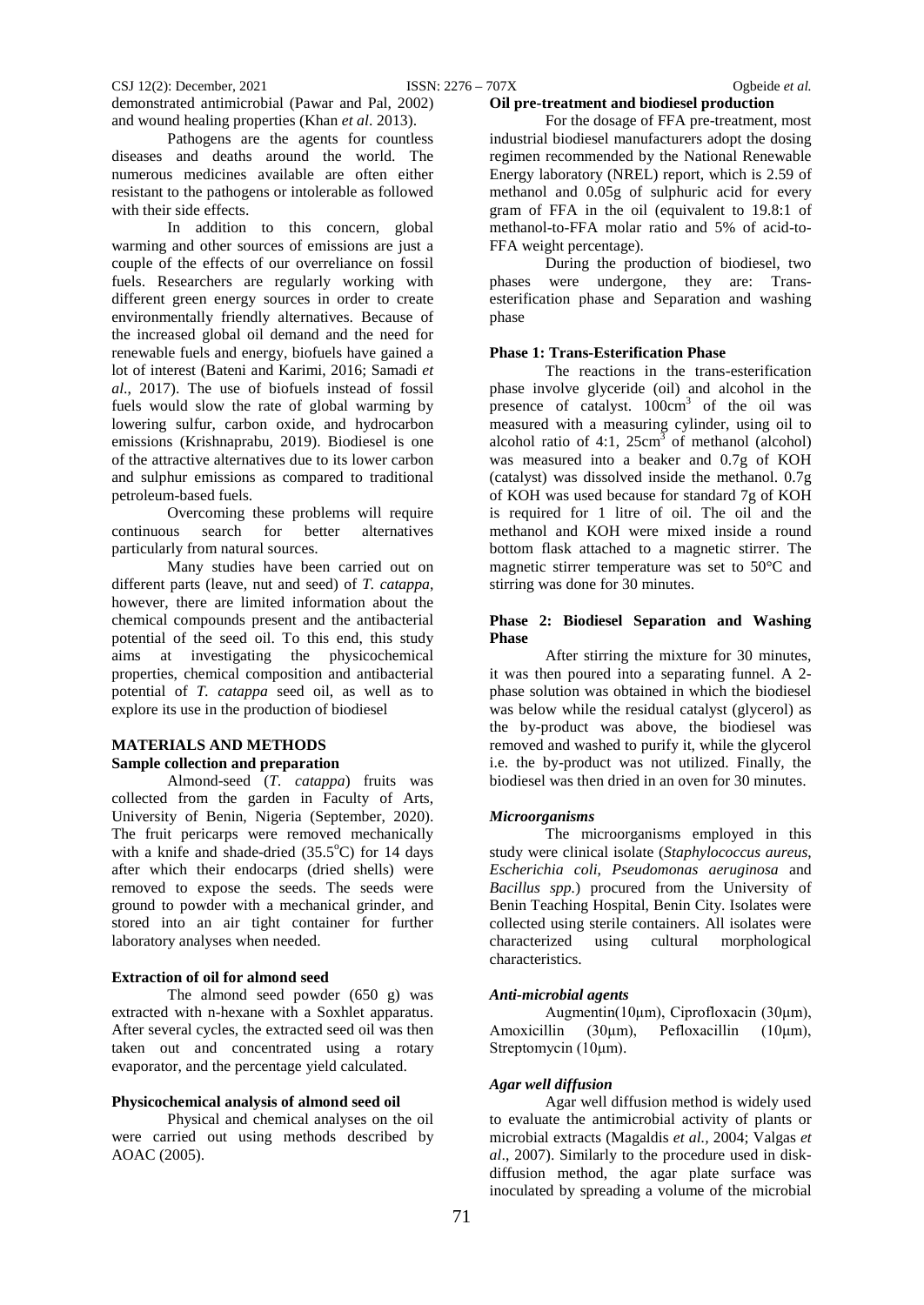inoculum over the entire agar surface. Then, a hole with a diameter of 6 to 8 mm was punched aseptically with a sterile cork borer and a volume  $(20-100 \mu L)$  of the antimicrobial agent or extract solution at desired concentration was introduced into the well. Then, agar plates were incubated under suitable conditions depending upon the test microorganism. The antimicrobial agent diffuses in the agar medium and inhibited the growth of the microbial strain tested.

#### *Minimum inhibition concentration (MIC)*

Antimicrobial sensitivity test was carried out using the method described by Vinothkumar *et al*. (2010) with slight modification. Varied concentrations (50, 75, 100, and 125mg/mL) were made from each extract. Molten Mullen Hinton Agar was poured on sterile petri dish and allowed to solidify. Upon solicitation, test isolates of microbes were streaked on it, after which a corkborer (sterile) was used to bore hole on the agar and labelled appropriately.

After this, 1 mL from the concentrations made was transferred to the hole created and allowed to diffuse (making sure the hole does not get to the bottom of the Agar). All petri dishes were incubated at a temperature of 37°C for 24hrs. Upon incubation, all emergent clear zone of inhibition was measured using a measuring ruler and recorded in millimetre. The smallest value represents minimum inhibition concentrations.

## *Antibiotic susceptibility test*

Mullen- Hinton Agar was prepared and poured on sterile petri dishes and allowed to solidify. Each isolate was streaked on plates using sterile wire loop. Each antibiotic disc of +ve gram was placed using a sterile forceps on each plate. All micro-organisms plates were incubated at a temperature of 37°C for 24hrs. After incubation, zones of inhibition were measured for each organism using a ruler and later recorded in millimetre (mm).

## **RESULTS AND DISCUSSION Proximate analysis of almond seed**

The result for proximate analysis is presented in Table 1. The moisture content of almond seed was observed to be high (20%) compared to cashew nut; 7.3% (Akinhanmi *et al*., 2008) and African oil bean 5.7% (Igwenyi *et al*., 2015) and is in agreement with(25%) Akpankpan and Akpabio (2012). The moisture content of food source typically serves as basis of stability and susceptibility to microbial action. Hence due to the high moisture content, almond seed may be susceptible to degradation and microbial spoilage when preserved over a long period of time (Barku *et al*., 2012). An appreciable amount of inorganic minerals was attested by a high ash content of 4.8%, which is in agreement with values (4.27%, (4.55% and 4%) reported by Matos *et al*. (2009),

Omeje *et al*. (2008) and Guillermo *et al*. (2008) respectively. There was a high concentration of fat and protein with values of 20.6% and 25.6% respectively. Although the fat content reported by Justina *et al*. (2015) was higher at 44.64%, however, this along with other reports on almond seed, confirms it to be a rich source of fats and protein (Akpabio, 2012; Akpankpan and Akpabio 2012). Fat is important in diets for the absorption of fat soluble vitamins and the high fat content could make almond seed a good source of oil for industrial applications. The protein content is a good source of amino acids, and it can supplement the required daily amount of 23.6g for adults (National Research Council, 1929; Akinhanmi *et al*., 2008).

The fibre content of the almond seed (3.4%) obtained in this study is similar to the findings obtained from previous reports (Akpabio, 2012; Akpankpan and Akpabio 2012; Udotong and Bassey2015). Fibre mostly consists of cellulose in addition with lignins (Saratale and Oh 2012). They have beneficial effects on muscles of the intestine during peristalsis. They are not digestible by man, but however act as roughages which aid digestion (Udotong and Bassey, 2015).

The carbohydrate content of almond seed was 25.6%. Carbohydrates are important source of energy for cellular metabolism. It also performs functional and structural roles in the animal body (Udotong and Bassey, 2015).

The percentage yield of oil obtained (Table 2) from tropical almond seed was 36.90%. The yield was lower than 51.80% (Matos *et al.,* 2009), 52.11% (Barku *et al.*, 2012) and 54.00% (Adu*et al*., 2013) from other reports. The decreased output may be due to the length of oil extraction, variations in plant species, growing environment, ripening stage, seed harvesting period, and extraction process employed (Dutta *et al*., 2015). The extracted oil was liquid at room temperature, which makes it suitable for biodiesel manufacturing. The average percentage yield of biodiesel was 60.60% (Table 2).

## *Physical properties of almond seed oil and its biodiesel*

The physical analysis of the almond seed oil and biodiesel are outlined in Table 2. The recommended moisture content of an oil is 0.05% (ASTM, 2003). A high deviation could result in microbial growth during storage or within transporting equipment (Galadima *et al*., 2008; Onyezeka *et al*., 2020). The value of moisture content obtained is much lower than the values reported by Orhevba *et al*. 2016 (2.04 %) and Matos *et al*. 2009(4.13 %), however it is still very much higher (0.21%) than the recommended America Society for Testing and Materials (ASTM) limit (0.05%). This deviation may have been caused by absorption of moisture present in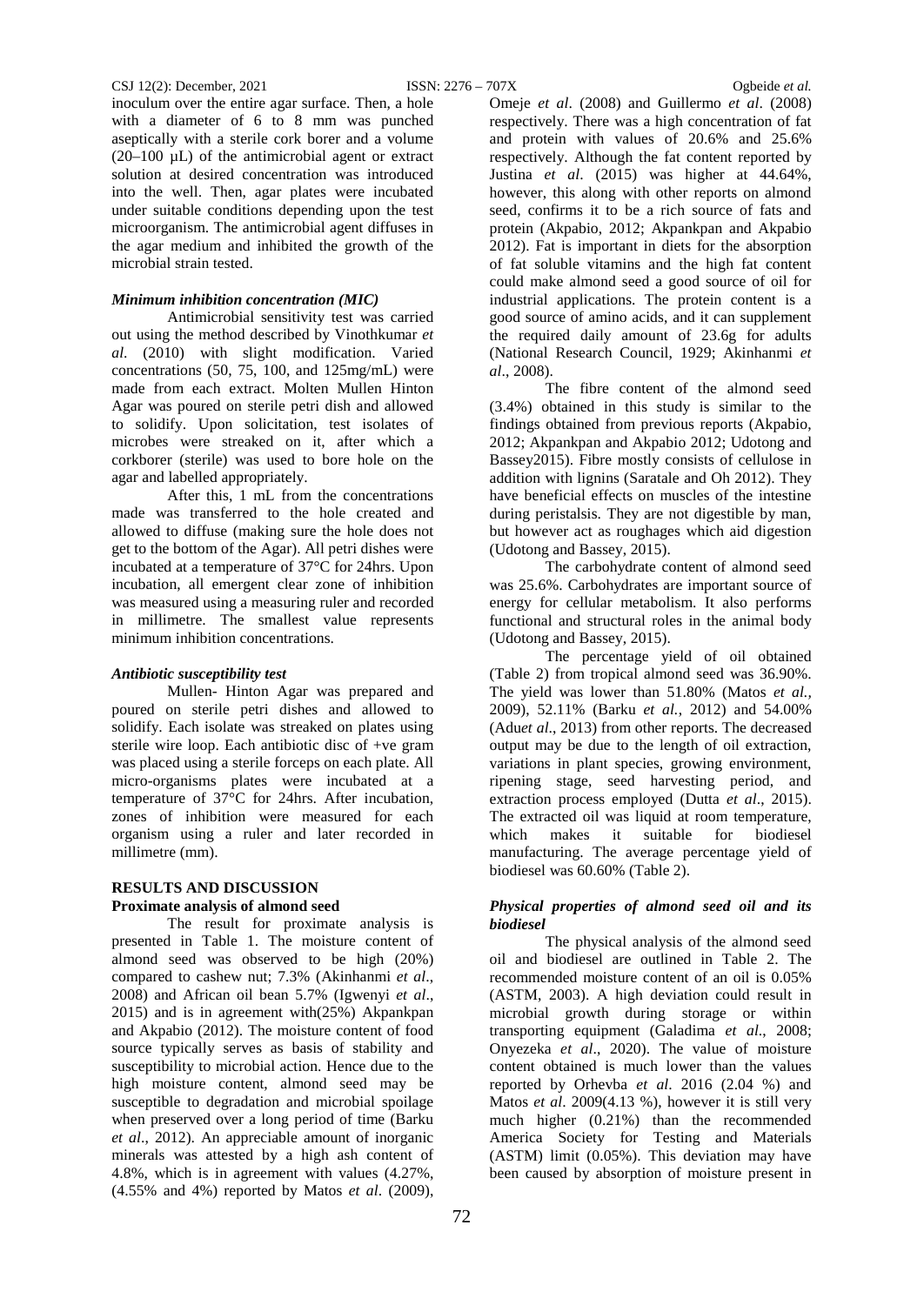#### CSJ 12(2): December, 2021 ISSN: 2276 – 707X Ogbeide *et al.*

the atmosphere upon storage or improper treatment after processing. (Gerpen, 2005).

The specific gravity of the oil (0.9 g) and the biodiesel (0.89 g) are very close, as similar result was obtained by Orhevba *et al.* (2016). The value for the biodiesel falls within the range recommended by the ASTM, (2003) standard. From literature, the specific gravity of biodiesels is attributed to the fatty acids present, and hence their density will vary upon the difference in fatty acid composition (Tat and Gerpen, 2000). The specific gravity is important, as it determines ease of air to fuel ratios for complete combustion, hence a value less or higher may cause incomplete combustions and lead to pollutant emission (Galadima *et al*., 2008; Onyezeka *et al*., 2020)

Viscosity, the resistance to fluid flow under gravity is one of the basic conditions for fuel injectors used in diesel engines and when viscosity is high, injectors perform poorly (Yunus *et al*., 2013). The viscosity of the oil at 40  $^{\circ}$ C was 27.5mPas, this was higher than 14.1 mPas reported by Orhevba *et al*.(2016), however, the viscosity measured  $(5.8 \text{ mPas at } 40^{\circ}\text{C})$  for biodiesel from almond seed oil is in conformity with the ASTM $(2003)$  standard  $(1.9-6.0)$ . It is worthy to note that the viscosity of a liquid decreases with increase in temperature. The viscosity at 40 °C and 100 °C may be used to calculate the biodiesel's viscosity index. The viscosity index (VI) is an arbitrary, unit-less measure of a fluid's viscosity variation as temperature changes. It is mostly used to describe the viscosity-temperature behaviour of lubricating oils.

The smoke point, also referred to as the burning point, is the temperature at which an oil or fat begins to produce a continuous bluish smoke that becomes clearly visible under certain conditions. The more free fatty acid (FFA) an oil contains, the quicker it will break down and start smoking (Thomas, 2002). The flash point of a volatile material is the lowest temperature at which its vapours ignite if given an ignition source and consequently an essential safety requirement in transportation and storage. The flash point of pure biodiesels is normally greater than the ASTM (2003) limitations, but it drops fast as the proportion of methanol increases (Bello and Agege, 2012) The fire point of a fuel is the lowest temperature at which the vapour of that fuel will continue to burn for at least five seconds after ignition by an open flame (Steven *et al*., 2015).

The oil's smoke point, flash point, and fire point were 170.0°C, 203°C, and 265.0°C respectively, while the biodiesel's were 161°C, 186°C, and 215°C.

Cloud point and pour point are indicators of the lowest temperature of utility for petroleum products. The highest temperature at which haziness is observed (cloud point), or the lowest temperature at which movement of the oil is observed (pour point), is reported as the test result.

The cloud point and pour point of the oil were 15.0°C and 11.0°C, respectively. This result indicates that when the oil cools to 15.0°C, a wax or cloud forms, and that if the temperature continues to drop to about 11.0°C, the oil becomes semi-solid. The biodiesel's cloud point and pour point were 7.0°C and 6.0°C, respectively. The results demonstrated that a wax was generated at 7.0 $\degree$ C and the biodiesel will seize to flow at 6.0  $\degree$ C. The cloud point and pour point values obtained were within the range prescribed by the ASTM (2003) standard, indicating that biodiesel from almond has good cloud and pour point properties. The cloud point and pour point are the two most critical properties of biodiesel, as frozen fuel can clog fuel lines and filters, depriving the engine of fuel. These findings also indicate that biodiesel from almond seed oil should not be utilized in areas where the average temperature is less than 7.0  $\degree$ C, as this will cause the fuel to freeze during use. The results obtained from this study are similar with those reported by Orhevba *et al.*, 2016 (16.0°C and 11.5°C) for oil and (7.0°C and 6.0°C) for biodiesel.

## **Chemical properties of almond seed oil and its biodiesel**

The chemical properties of the almond seed oil and biodiesel are presented in Table 3.

The acid value is the amount of potassium hydroxide (KOH) in mg required to completely neutralize 1g of a fat. The acid value of oil indicates the level of spoilage that has occurred in an oil sample, and is usually indicated in the formation of free fatty acids caused by enzymatic hydrolysis.

The oil has an acid value of 2.94 mgKOH/g and a free fatty acid (FFA) content of 1.47 mgKOH/g. This is lower than 3.37 mgKOH/g and 1.68 mgKOH/g reported by Orhevba *et al.*, (2016). It is however greater than 0.78 mgKOH/g acid and 0.38 mgKOH/g (Barku *et al.,* 2012). The acid value of the biodiesel is 0.76 mgKOH/g, which is within the ASTM specification of 0.80 mgKOH/g. The biodiesel has 0.38 mgKOH/g. According to Jaichandar and Annamalai, (2011), the type of fatty acids can alter the properties of biodiesel. In the case of very acidic raw materials, Romano *et al*., (2013) showed that basic transesterification is feasible if the value of free fatty acids is less than 2%.

The oil's saponification value obtained (326.08mgKOH/g) was higher than 168.27 mgKOH/g (Barku *et al.*, 2012), and 199.19 mgKOH/g (Orhevba *et al.,* 2016).This might be because of the method used to extract the oil and the method used to calculate the saponification value. This demonstrates that more alkali is necessary to neutralize the available free fatty acid generated by the oil. The higher the saponification value, the easier the oil may be utilized to make soap, shampoos, and shaving creams (Schumann and Siekmann 2000; Auwal *et al*. 2010). The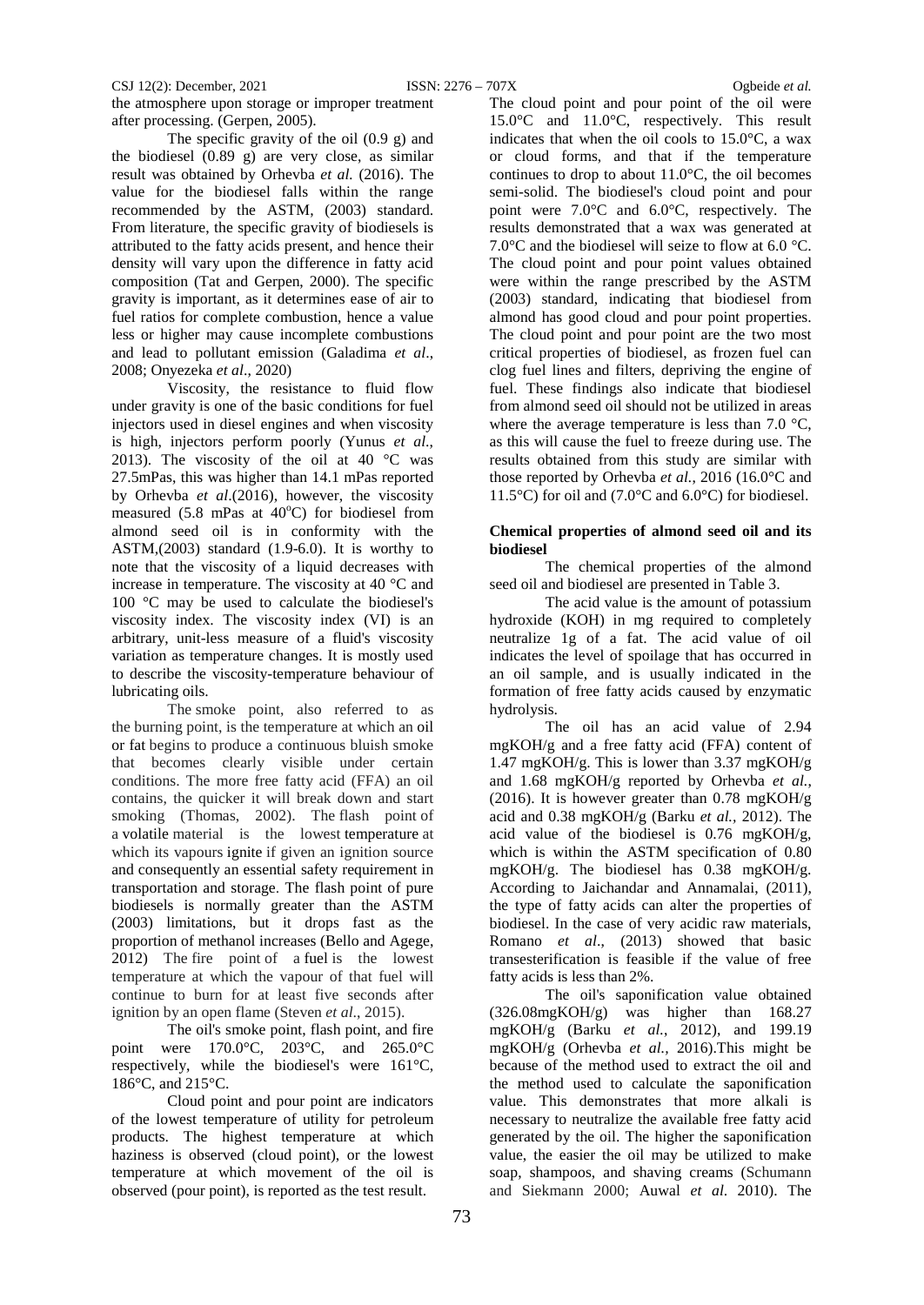CSJ 12(2): December, 2021 ISSN: 2276 – 707X Ogbeide *et al.*

saponification value of the biodiesel was 313.45mgKOH/g, which was lower than that of the oil. However, there is no set standard number for biodiesel saponification value.

The iodine value is a measure of the amount of unsaturation in fats, oils and waxes (Thomas, 2002). It is used to quantify the amount of double bond in oil which reflects the susceptibility of the oil to oxidation. The oil has an iodine value of 131.37 gI2/100g, and the biodiesel was recorded at 54.56 gI2/100g, Oils with iodine value less than 100 mg  $I_2/100g$  are non-drying oils, and consequently, the lesser the number of unsaturation the lower the susceptibility of such oil to oxidative rancidity (Aremu *et al*., 2006). The oil obtained may not be suitable as alkyl resins for paint production or used as varnishers. Moreover, high percentage of unsaturation is typically useful as raw materials in the manufacture of vegetable oil-based ice cream (Oderinde *et al*., 2009).

Detection of peroxide gives the initial evidence of rancidity in unsaturated fats and oils. It is a measure of the extent to which an oil sample has undergone primary oxidation, extent of secondary oxidation may be determined from p-anisidine test (Chakrabarty, 2016).

The peroxide value obtained for the oil (3.80 meq/kg) is lower than 5.0 meq/kg (Orhevba *et al*.,2016) and 4.073meq/kg (Barku *et al.*, 2012). High peroxide values indicates high levels of oxidative rancidity of the oil which suggest low levels or absence of antioxidant (Kyari, 2008). The World Health Organisation (WHO) in 1994, specified a permitted maximum peroxide level of not higher than 10 meq/kg for oils (Aremu *et al*., 2015), hence, this value (3.80 meq/kg) is within the WHO tolerable range.

**Table 1: Proximate Composition of** *T. catappa* **seed**

| <b>Composition</b> | Values $\frac{6}{6}$ |
|--------------------|----------------------|
| Moisture content   | 20.00                |
| Ash content        | 4.80                 |
| Carbohydrate       | 25.60                |
| Crude fat          | 20.60                |
| Protein            | 25.60                |
| Crude fibre        | 3.40                 |

| Table 2: Physical properties of T. catappa seed oil and its Biodiesel |  |  |  |  |
|-----------------------------------------------------------------------|--|--|--|--|
|-----------------------------------------------------------------------|--|--|--|--|

| S/N | <b>Properties</b>                  | <i>T. catappa</i> seed oil | <b>Biodiesel</b> |
|-----|------------------------------------|----------------------------|------------------|
|     | Moisture content (%)               | 0.20                       |                  |
|     | Specific gravity                   | 0.90                       | 0.89             |
|     | Density $(g/cm^3)$                 | 0.90                       | 0.88             |
| 4   | Percentage yield (%)               | 36.90                      | 60.60            |
| 5   | Colour                             | Yellow                     | Pale yellow      |
| 6   | Odour                              |                            |                  |
|     | Viscosity (mPas) at $40^{\circ}$ C | 27.50                      | 5.80             |
| 8   | Cloud point $(^{\circ}C)$          | 15.00                      | 7.00             |
| 9   | Pour point $(^{\circ}C)$           | 11.00                      | 6.00             |
| 10  | Smoke point $(^{\circ}C)$          | 170.00                     | 161.00           |
| 11  | Flash point $(^{\circ}C)$          | 203.00                     | 186.00           |
| 12  | Fire point $(^{\circ}C)$           | 265.00                     | 215.00           |

| S/N | . .<br><b>Properties</b>         | Almond seed oil | <b>Biodiesel</b> |
|-----|----------------------------------|-----------------|------------------|
|     | Acid value $(mgKOH/g)$           | 2.94            | 0.76             |
|     | Free Fatty Acids (mgKOH/g)       | 1.47            | 0.38             |
|     | Saponification value $(mgKOH/g)$ | 326.08          | 313.45           |
|     | Iodine value $(gI/100g)$         | 131.37          | 54.56            |
|     | Peroxide value (meq/ $Kg$ )      | 3.81            | 4.0              |

## *GC-MS analysis of almond seed oil*

The result from the GC-MS (Table 4) revealed the 21 chemical constituents in the Almond oil consisting of fatty acids, hydrocarbons, ester, aldehyde, alcohols and aromatic compounds. The fatty acid was the highest in proportion with over 60% in the Almond oil. 2,9-octadecadienoic acid had the highest in percent composition (22.82), followed by Oleic acid (22.42%) and n-Hexadecanoic acid (17.96%).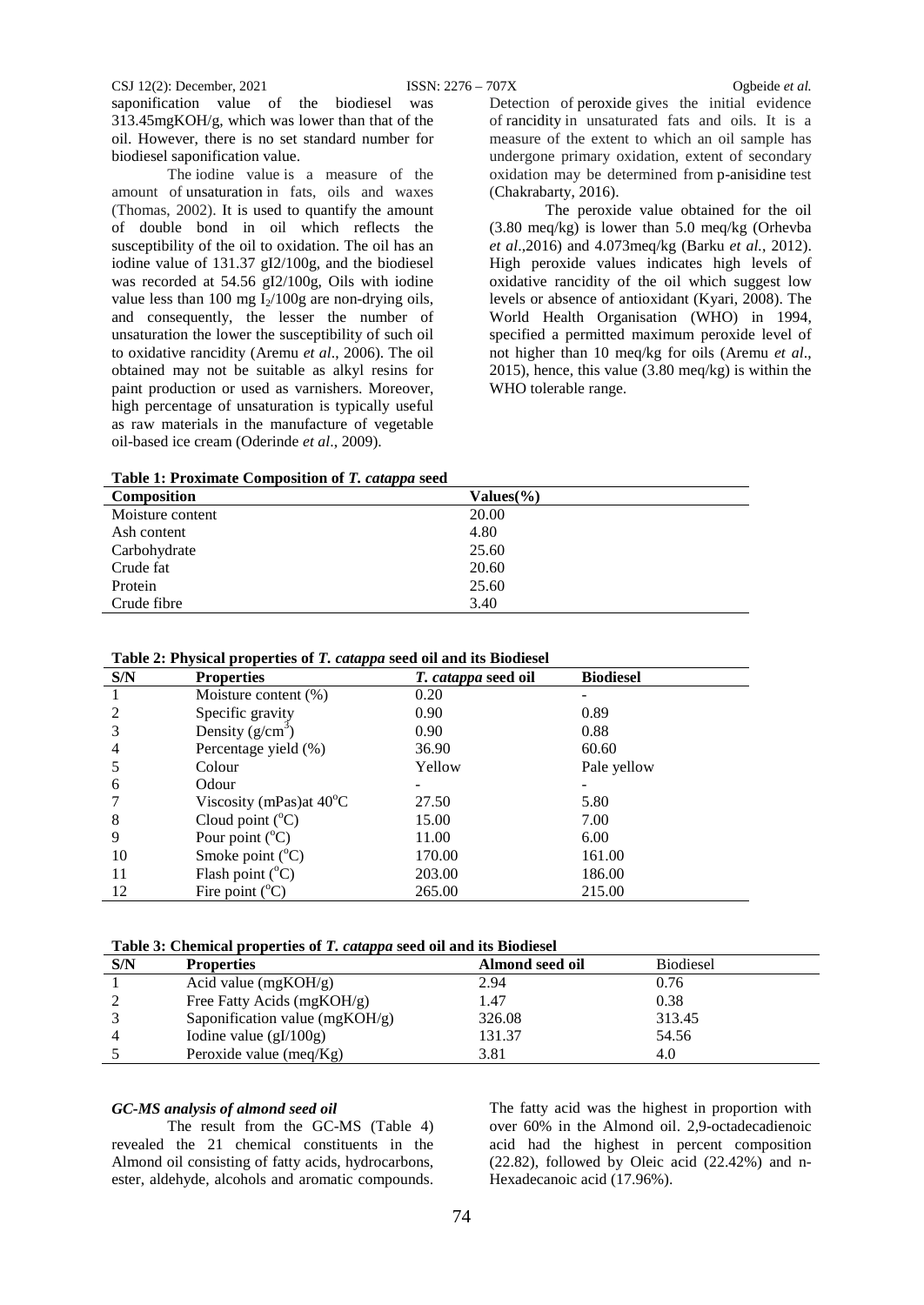The presence of 2,9-octadecadienoic acid and oleic acid suggests that the almond oil could be useful in pharmaceutics and in cosmetics. Reports have shown 2,9-Octadecadienoic acid, plays a very important role in medicine for treatment of atherosclerosis and hyperlipoidemia (Lan *et al*., 2017). Oleic acids reduce cholesterol levels, improve heart conditions and exhibit antiinflammatory potency when applied on skin to treat injuries. Industrially, it is used in producing detergents, coatings and lubricants. (Roestorf, 2017; [Wentworth,](https://www.twinriverstechnologies.com/blog/author/danielle-wentworth) 2018). The n-Hexadecanoic acid also has an anti-inflammatory capacity as well as an antioxidant and anti-bacterial properties [\(Vasudevan](https://www.researchgate.net/profile/Aparna_Vasudevan2?_sg%5B0%5D=dWL42Cvk__-oU23tTjaUG-GJaTco3o35y3uVrr95MxiPgu08YJ3w13xhNNIH4ErDSe-88oE.nmkqjyR2UFoyAHxOhWL2AKIVcHbbIa1mu9BHSDoABXijpbSFhTNK4rCwClSawznuJdn09SiHfTe-ejvZ0BhyrA.yUtJbqaSWcoLK-inhDD4jP5gO881zG2ycoAgVIrSxHGiFQ4daBk0NB9BeZAQZ0gO3WdIeTjdbuZz2MUTCePElQ&_sg%5B1%5D=V5g1AR1DjmAkmH55zElSAbKlKlg8qWb_RvVunOsvK2WwIrfbplTk9CRRPD9F1mmmU_g-H4Y.qo3Z8MidSOD18bSSJ2BbQgLK9Su--IBTzDtziLVtuG-K21_ezmM3ADFOCuWSrsdYx1qp3vneRisAEtNxYnxlmQ) *et al*., 2012). Industrially, n-Hexadecanoic acid is used to produce cosmetics molding agents and soaps.

The organo-silicon compounds had the second highest percentage composition in the almond oil. Reports have shown these compounds (cyclotetrasiloxane, octamethyl, cyclopentasiloxane, decamethylcyclohexasiloxane, dodecamethylcyclooctasiloxane, hexadecamethyl and cyclohexasiloxanedodecamethyl) to find use majorly in the cosmetic industries; in the manufacturing of deodorants, shampoos, manufacturing of deodorants, shampoos, antiperspirants and skin creams (Klykken *et al*., 1999; Johnson *et al*., 2011).

The aromatic compound (7-Hydroxy-3- (1,1-dimethyl prop-2-enyl coumarin) is among the class of umbelliferone derivatives, known to be present in edible fruits and vegetables. Owing to their beneficial medicinal effects to man, they act as cancer preventive agents, antimicrobial, and anti-inflammatory and antioxidants (Preziuso *et al*., 2020).

Phytol is a diterpene alcohol and one of the principal product of chlorophyll metabolism in plants, and it is widely present in nature. It possesses an antibacterial activity as reported (Inoue *et al*., 2005) to inhibit the growth of *Staphylococci aureus*. It was shown also to exhibit *in vitro* and *in vivo* Antinociceptive and Antioxidant Activities (Santos *et al*. 2013).

## *Antibacterial zone of inhibition test of almond seed oil*

Almond seed oil exhibited bacterial growth inhibitions against the test isolates (*Staphylococcus aureus, Bacillus sp, Pseudomonas aeruginosa* and *Escherichia coli*) at different concentrations, with the highest observed at 125 mg/mL (Table 5). Based on Bauer *et al*., the microbicidal activity is classified as resistant if the zone of inhibition is less than 7 mm, intermediate (7-9 mm), and sensitive (10 or more). The antibacterial activity of the almond seed oil could be attributed to its fatty acid identified by the GC-MS. In addition, when comparing the Antibiotic sensitivity profiles of bacteria strain (Table 6), with the zone of inhibition of almond seed oil (Table 5), it could be said that the almond seed oil has very good antibacterial activity.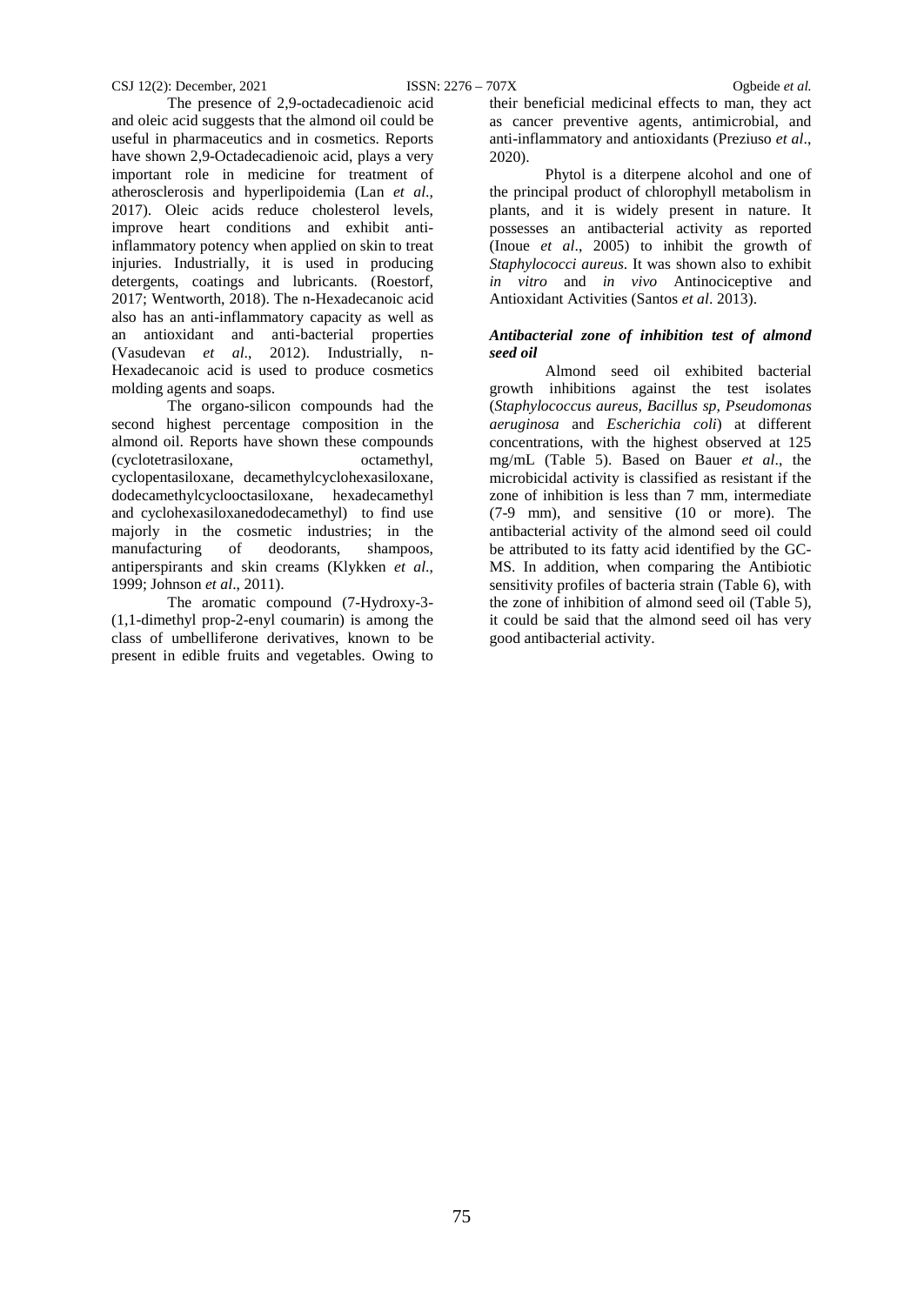| $\frac{1}{2}$<br>Compound name                                 | <b>Molecular formula</b> | Molecular weight | <b>Retention index</b> | <b>%Composition</b> |
|----------------------------------------------------------------|--------------------------|------------------|------------------------|---------------------|
| Cyclotetrasiloxane, octamethyl                                 | $C_8H_{24}O_4Si_4$       | 296              | 827                    | 3.06                |
| Cyclopentasiloxane, decamethyl                                 | $C_{10}H_{30}O_5Si_5$    | 370              | 1034                   | 0.99                |
| Cyclohexasiloxane, dodecamethyl                                | $C_{12}H_{36}O_6Si_6$    | 444              | 1240                   | 1.28                |
| Cyclopentanetridecanoic acid                                   | $C_{19}H_{36}O_2$        | 296              | 2120                   | 0.41                |
| Oleic acid                                                     | $C_{18}H_{34}O_2$        | 282              | 2175                   | 22.42               |
| Dodecanal                                                      | $C_{12}H_{24}O$          | 184              | 1402                   | 0.18                |
| 3-hydroxy, dodecanoic acid                                     | $C_{12}H_{24}O_3$        | 216              | 1733                   | 0.11                |
| Cyclooctasiloxane, hexadecamethyl                              | $C_{16}H_{48}O_8Si_8$    | 592              | 1654                   | 2.56                |
| 2-Bromotetradecanoic acid                                      | $C_{14}H_{27}BrO_2$      | 306              | 2001                   | 0.23                |
| 2-bromo, octadecanal                                           | $C_{18}H_{35}BrO$        | 346              | 2231                   | 0.39                |
| Dodecanal                                                      | $C_{12}H_{24}O$          | 184              | 1402                   | 0.18                |
| 2,9-octadecadienoic acid                                       | $C_{18}H_{32}O_2$        | 280              | 2183                   | 22.82               |
| n-Hexadecanoic acid                                            | $C_{16}H_{32}O_2$        | 256              | 1968                   | 17.96               |
| Cyclohexasiloxane, dodecamethyl                                | $C_{12}H_{36}O_6Si_6$    | 444              | 1240                   | 1.28                |
| 1,6,10,14,18,22-Tetracosahexane-3-ol,2,610,15,19,23-hexamethyl | $C_{30}H_{50}O$          | 426              | 3058                   | 3.44                |
| 7-Hydroxy-3-(1,1-dimethyl prop-2-enyl coumarin                 | $C_{14}H_{14}O_3$        | 230              | 1987                   | 1.48                |
| 10-Octadecanal                                                 | $C_{18}H_{34}O$          | 266              | 2007                   | 2.97                |
| 9,12-Octadecadienoic acid                                      | $C_{18}H_{34}O_2$        | 282              | 2183                   | 1.81                |
| Phytol                                                         | $C_{20}H_{40}O$          | 296              | 2045                   | 3.15                |
| 9-Octadecenoic acid, methyl ester                              | $C_{19}H_{36}O_2$        | 296              | 2085                   | 2.29                |
| 9,12-Octadecadienioc acid                                      | $C_{18}H_{32}O_2$        | 280              | 2183                   | 1.81                |

# **Table 4: GC-MS analysis of** *T. catappa* **seed oil**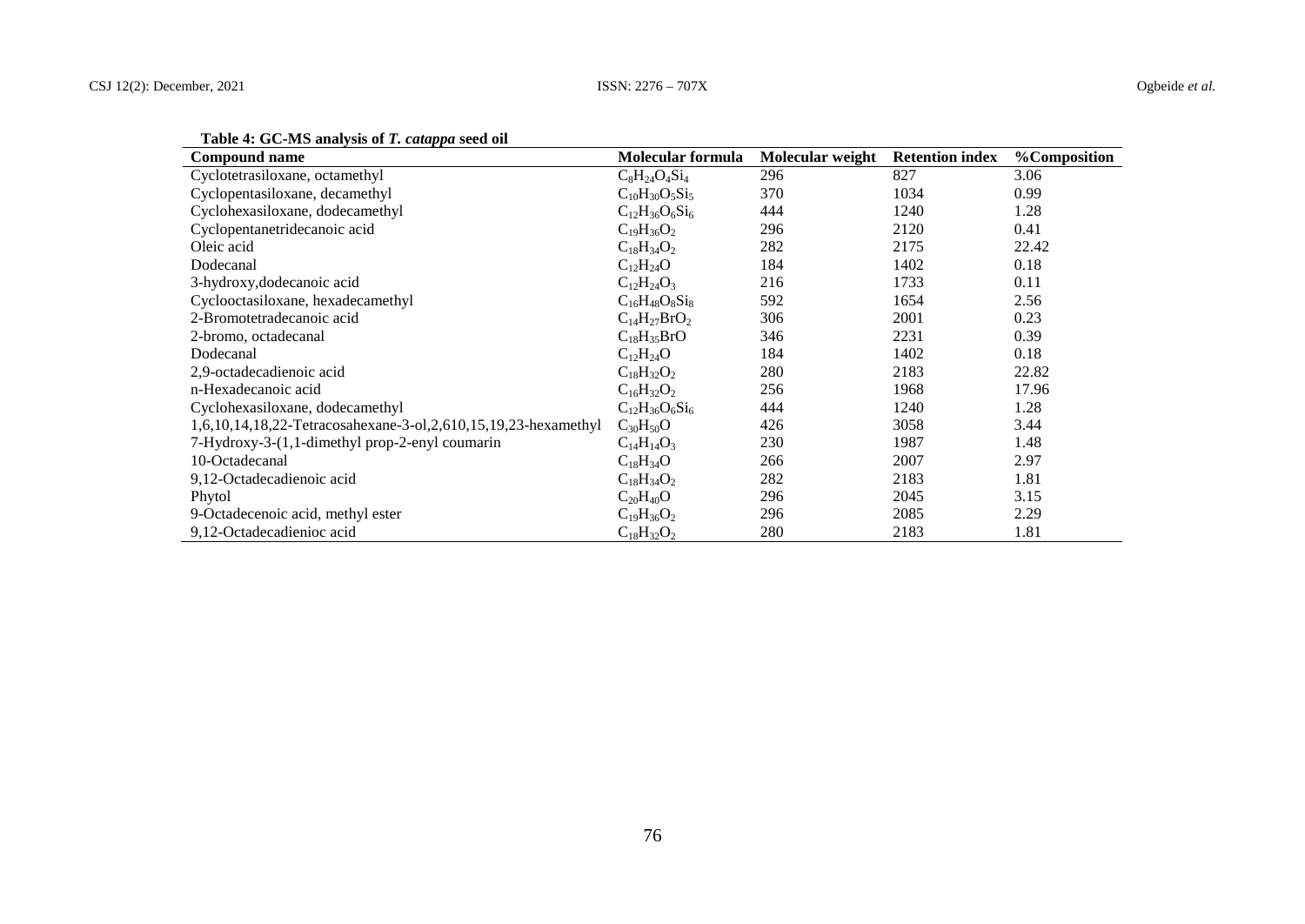| CSJ $12(2)$ : December, $2021$                         | $ISSN: 2276 - 707X$ |
|--------------------------------------------------------|---------------------|
| <b>Table 5:</b> Zones of Inhibition of Almond seed oil |                     |

|                          | <b>Zone of Inhibition (mm)</b>                                                         |    |    |    |  |  |  |  |
|--------------------------|----------------------------------------------------------------------------------------|----|----|----|--|--|--|--|
| <b>Bacteria Isolates</b> | $50 \text{ mg/mL}$<br>$125 \text{ mg/mL}$<br>$75 \text{ mg/mL}$<br>$100 \text{ mg/mL}$ |    |    |    |  |  |  |  |
| Staphylococcus aureus    |                                                                                        | 19 |    |    |  |  |  |  |
| Escherichia coli         | 10.5                                                                                   |    | 22 | 28 |  |  |  |  |
| Pseudomonas aeruginosa   |                                                                                        | 25 | 27 | 43 |  |  |  |  |
| Bacillus sp              | 29                                                                                     | 34 | 34 | 36 |  |  |  |  |

### **Table 6:** Standard Antibiotic Susceptibility Test

| <b>Bacteria Isolate</b>          | GEN   | <b>OFL</b> | NIT   | CTR   | AUG   | CRX   | CAZ         | CXM   |
|----------------------------------|-------|------------|-------|-------|-------|-------|-------------|-------|
| Escherichia coli                 | S(22) | R(11)      | S(19) | R(11) | R(9)  | R(10) | R(11)       | S(20) |
| Pseudomonas sp<br>Staphylococcus | S(20) | R(10)      | S(20) | S(31) | S(31) | S(19) | S(22)       | S(35) |
| aureus                           | (22)  | S(31)      | R(10) | R(11) | S(26) | R(11) | R(12)       | R(12) |
| Bacillus sp                      | S(21) | S(21)      | S(16) | R(12) | R(8)  | R(12) | (10)<br>R ( | S(28) |

Key: GEN=Gentamycin, CXM=Ceftriaxone, NIT=Nitrofurantoin, OFL=Ofloxacin, AUG=Augmentin, CAZ=Ceftazidime, CRX=Cefuroxime, S=Susceptible, R=Resistant, 0-13=Resistant, 14 and above=Susceptible

## **CONCLUSION**

The results showed that aside the dietary nutrients in *T. catappa* seed oil, it also contains chemical compounds with important characteristics employed in both pharmaceutical and cosmetic production as well as good antibacterial activity. In addition to these qualities, the oil obtained from almond could be a promising source of renewable energy and as a result, it should be given more attention to explore its use in the production of biodiesel.

#### **REFERENCES**

- Adu, O.B, Omojufehinsi, M., Esanboro, M.O., Abe, D.A., Shofolahan, A.O., Uzodinma, E., Badmus, K., Martins, O. (2013): "Effect of processing on the quality, composition and antioxidant properties of *Terminalia catappa* (Indian Almond) seed oil." *African Journal of Food, Agriculture, Nutrition and Development*. 13:7662-7678
- Akinhanmi, T.F., Atasie, V.N., Akintokun, P.O. (2008): Chemical Composition and Physicochemical Properties of Cashew nut (*Anacardium occidentale*) Oil and Cashew nut Shell Liquid. *J Agric Food and Environ Sci*. 2(1):1 – 10.
- Akpabio, U.D. (2012): Evaluation of proximate composition, mineral element and antinutrient in almond (*Terminalia catappa)*  seeds. Advances in *Applied Science Research*. 3(4): 2247-2252
- Akpakpan, A.E and Akpabio, U.D. (2012): Evaluation of Proximate Composition Mineral Element and Anti-Nutrientin Almond (*Terminalia catappa*) Seed. *Res J Appl Sci*. 7(12): 489-493.
- America Society for testing and Materials (ASTM) Standard D6751-12, (2003) "Standard Specification for Biodiesel Fuel Blend

Stock (B100) for Middle Distillate Fuels," ASTM International, West Conshohocken, PA. [doi:](https://en.wikipedia.org/wiki/Doi_(identifier))[10.1520/C0033-03,](https://doi.org/10.1520%2FC0033-03) astm.org.

- AOAC International. Official methods of analysis of AOAC international, 18th ed. USA: AOAC International. 2005.
- Aremu, M.O., Olaofe, O., Akintayo, E.T. (2006): Chemical composition and physicochemical characteristics of two varieties of bambara groundnut (*Vignasub terrenea*) flours. *J. Applied Sciences*. 6(9): 1900–1903.
- Aremu, M.O., Ibrahim, H., Bamidele T.O. (2015): Physicochemical Characteristics of the Oils Extracted from Some Nigerian Plant Foods – A Review. 32:36-52.
- Auwal, A., Edward, K., Abdulhamid, H. (2010): Extraction and Characterization of Landolphia Seed Oil. *Advances in Applied Science Research*. 1(3): 265-268.
- Barku, V.A., Nyarko, H., Dordunu, P. (2012): "Studies on the physicochemical characteristics, microbial load and storage stability of oil from Indian almond nut (*Terminalia catappa L*.)," *Studies*. 8: 9-17.
- Bateni, H and Karimi, K. (2016): Biodiesel production from castor plant integrating ethanol production via a biorefinery approach. *Chem. Eng. Res. Des*. 107:4-12.
- Bauer, A.W., Kirby, W.M., Sherris, J.C. and Turck, M. (1996). Antibiotic susceptibility testing by standardized single disc method. *Am. J. Clin Pathol.,* 44: 493-496.
- Bello, E and Agge, M. (2012): "Biodiesel production from ground nut oil." *Journal of Emerging Trends in Engineering and Applied Science*. 3: 276-280.
- Biego, G.H.M., Konan, A.G., Douati, T.E., Kouadio. L.P. (2012): Physicochemical Quality of kernels from *Terminalia catappa* L. and sensory evaluation of the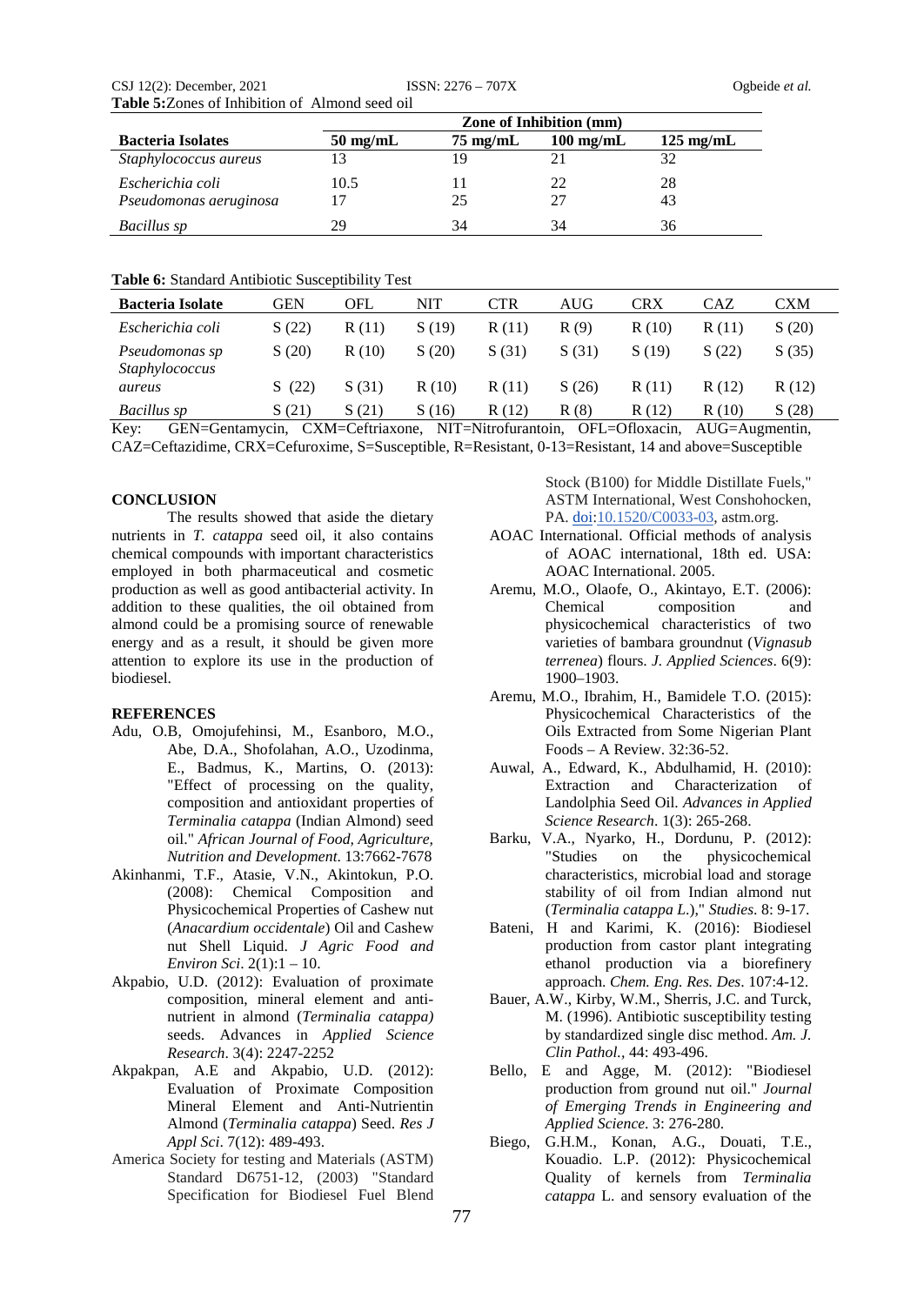CSJ 12(2): December, 2021 ISSN: 2276 – 707X Ogbeide *et al.* Concocted kernels. *Journal of Sustainable*  Agriculture Research,  $1(2)$ :  $1-6$ .

- Chung, K.T., Wong, T.Y., Wei, C.L., (1998): Huang, Y.W., Lin, Y. "Tannins and human health: a review," *Critical Reviews in Food Science and Nutrition*. 38(6): 421- 464.
- Dutta, R., Sarkar, U., Mukherjee, A. (2015): Soxhlet extraction of *Crotalaria juncea* oil using cylindrical and annular packed beds. *International Journal of Chemical Engineering and Applications,* 6(2): 130- 133.
- Fan, Y.M., Xu, L.Z., Gao, J., Wang, Y., Tang, X.H., Zhao, X.N., Zang, Z. X. (2004): Phytochemical and anti-inflammatory studies on *Terminalia catappa*. Fitoterapia. 75: 253‑60.
- Galadima, A., Garba, N.Z., Ibrahim, B. M. (2008): Homogeneous and Heterogeneous Transesterification of Groundnut Oil for Synthesizing Methyl Biodiesel. *International Journal of Pure and Applied Sciences*.2: 138–144.
- Gerpen, J.V. (2005): Biodiesel Processing and Production. *Fuel Processing Technology*.86: 1097–1107
- Guillermo A.P., Buelvas H.D., Arrieta Y.D, (2008): Nutritional characteristics of the indian almond (*Terminiala catappa* L.) as supplement in animal feeding. Revista MVZ Cordoba, 13(1): 1205-1214.
- Igwenyi, I.O., Isiguzo, O.E., Aja, P.M. (2015): Proximate Composition, Mineral Content and Phytochemical Analysis of the African Oil Bean (*Pentaclethramacrophylla*) Seed. *American-Eurasian J. Agric. & Environ. Sci*. 15(9): 1873-1875.
- Inoue, Y., Hada, T., Shiraishi, A., Hirose, K., Hamashima, H. (2005): Kobayashi S. Biphasic effects of geranylgeraniol, teprenone, and phytol on the growth of *Staphylococcus aureus*," *Antimicrobial Agents and Chemotherapy*. 49(5): 1770– 1774.
- Jaichandar, S and Annamalai, K. (2011): The Status of Biodiesel as an Alternative Fuel for Diesel Engine-An Overview. *Journal of Sustainable Energy and Environment*. 2: 71-75.
- Johnson, W., Bergfeld, W.F., Belsito, D.V., Ronald, A., Hill, R.A., Klaassen, C.D., Liebler, D.C., Marks, J.M., Shank, R.C., Slaga, T.J., Snyder, P.W., Andersen, F.A. (2011): Safety Assessment of Cyclomethicone,

Cyclotetrasiloxane, Cyclopentasiloxane, Cyclohexasiloxane, and Cycloheptasiloxane. *International Journal of Toxicology* 30 (Supplement 3). 149S-227S.

Khan, A.A., Kumar, V., Singh, B.K., Singh, R. (2014): Evaluation of wound healing property of *Terminalia catappa* on excision wound models in Wistar rats. Drug Res (Stuttg). 64: 225‑8.

- Klykken, P.C., Galbraith, T.W., Kolesar, G.B., Jean, P.A., Woolhiser, M.R., Elwell, M.R., Burns-Nass, L.A., Mast, R.W., Maccay, J.A., White, J.K.A., Munson, A.E. (1999): Toxicology and humoral immunity assessment of octamethylcyclotetrasiloxane (D4) following a 28-day whole body vapor inhalation exposure in Fischer 344 rats. *Drug ChemToxicol*. 22(4): 655 – 677.
- Ko, T.F., Weng, Y.M., Chiou, R.Y. (2002): Squalene content and antioxidant activity of *Terminalia catappa* leaves and seeds. *J Agric Food Chem*. 50: 5343 – 8.
- Krishnaprabu S. (2019): A Review on Biodiesel Production as Alternative Fuel*. Int. J. Pure App. Biosci.* 2019; 7(2):258 – 266.
- Kyari, M.Z. (2008): Extraction and characterization of seed oils. *International Agrophysics*.22: 139–142.
- Lan. W., Lin, S., Li, X., Zhang, Q., Qin, W. (2017): Chemical composition of the leaf and stem essential oil of Adenophorae Radix. *Journal of Physical and Chemical Reference Data*. 40:043101.
- Lin, C.C., Hsu, Y.F., Lin, T.C. (2001): Antioxidant and free radical scavenging effects of the tannins of *Terminalia catappa* L. *Anticancer Res*. 21: 237‑43.
- Lin, Y.L., Y.H., Shiao, M.S., Chen, C.C., Ou, J.C. (2000): "Flavonoid glycosides from *Terminalia catappa* L," *Journal of the Chinese Chemical Society*. 47: 253–256.
- [Magaldi,](https://pubmed.ncbi.nlm.nih.gov/?term=Magaldi+S&cauthor_id=14690779) S., [Mata-Essayag.](https://pubmed.ncbi.nlm.nih.gov/?term=Mata-Essayag+S&cauthor_id=14690779) S., [de Capriles,](https://pubmed.ncbi.nlm.nih.gov/?term=Hartung+de+Capriles+C&cauthor_id=14690779) H.C., [Perez,](https://pubmed.ncbi.nlm.nih.gov/?term=Perez+C&cauthor_id=14690779) C., [Colella,](https://pubmed.ncbi.nlm.nih.gov/?term=Colella+MT&cauthor_id=14690779) M.T., [Olaizola,](https://pubmed.ncbi.nlm.nih.gov/?term=Olaizola+C&cauthor_id=14690779) C., [Ontiveros,](https://pubmed.ncbi.nlm.nih.gov/?term=Ontiveros+Y&cauthor_id=14690779) Y. (2004): Well diffusion for antifungal susceptibility testing. *Int J Infect Dis*. 8(1):39-45.
- Matos, L., Nzikou, J.M., Kimbonguila. A., Ndangui, C.B., Pambou-Tobi, N.P.G., Abena, A.A., Silou, T.H., Scher, J., Desobry, S. (2009): Composition and Nutritional properties of seeds and oil from *Terminalia catappa* L. *Advance Journal of Food Science and Technology*. 1(1): 72-77.
- Mininel, F.J., Leonardo Jr. C.S., Espanha, L.G., Resende, F.A., Varanda, E.A., Leite, C.Q.F., Vilegas, W., dos Santos LC. (2014): Characterization and Quantification of Compounds in the Hydroalcoholic Extract of the Leaves from *Terminalia catappa* Linn. (Combretaceae) and Their Mutagenic Activity. Evidence-Based *Complementary and Alternative Medicine*. Volume 2014: 1 – 12.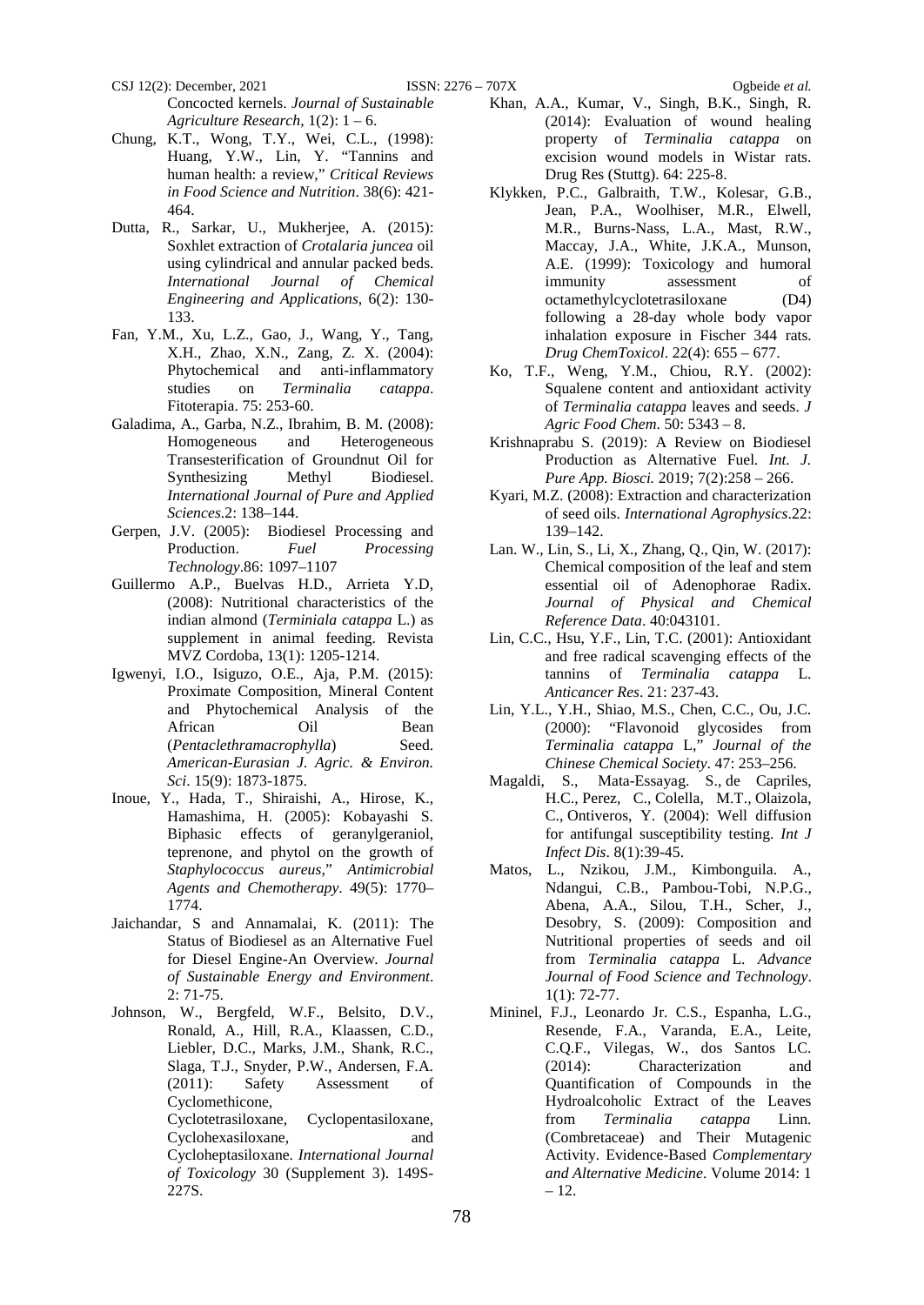- Nagappa, A.N., Thakurdesai, P.A., Venkat, R.N., Singh, J. (2003): Anti-diabetic activity of *Terminalia catappa* Linn fruits. *J Ethnopharmacol* 88: 45‑50.
- Oderinde, K.A., Ajayi, I.A., Adewuyi, A. (2009): Characterization of Seed and Seeds oil of *Huracrepitans* and the Kinetics of Degradation of the Oil during Heating, *Electronic Journal of Environment, Agriculture & Food Chemistry*. 8(3): 201– 208.
- Omeje E.O., Okide, G.B., Esimone C.O., Ajali, U.(2008): Kinetics of autoxidation of an oil extraction from *Terminalia catappa*. *India J. Pharm*., 70(2):260-262.
- Onyezeka, E.G., Nnaji, J.C., Omotugba, S.K., Garba, M.H. (2020): Physicochemical Properties of Biodiesel Produced by Transeterification of Various Esterified Waste Frying Oils. *Nigerian Journal of Chemical Research*. 25(1): 44-58.
- Orhevba, B.A, Adebayo, S.E, Salihu, A.O. (2016): Synthesis of Biodiesel from Tropical Almond (*Terminalia catappa*) Seed Oil.*Current Research in Agricultural Sciences*. 3(4): 57-63.
- Pawar, S.P and Pal, S.C. (2002): Antimicrobial activity of extracts of *Terminalia catappa* root. *Indian J Med Sci*. 56: 276‑8.
- Preziuso. F., Genovese, S, Marchetti, L., Sharifi-Rad. M., Palumbo, L., Epifano, F., Fiorito, S. (2020): 7-Isopentenyloxycoumarin: What Is New across the Last Decade. *Molecules*. 5: 5923 doi:10.3390/molecules25245923.
- Ratnasooriya W.D., Dharmasiri M.G., Rajapakse, R.A., De Silva, M.S., Jayawardena, S.P., Fernando, P.U.D., De Silva W.N., Nawela, A.J.M.D.N.B., Warusawithana, R.P.Y.T., Jayakodi, J.R.C., Digana, .M.C.B. (2002): Tender Leaf Extract of *Terminalia catappa* antinociceptive activity in rats. *Pharm Biol*. 40: 60‑6.
- Roestorf, J. (2017): Facial Oils: Are You Using the Correct Percentage of Oleic and Linoleic Acids?

[https://luxebotanics.com/blogs/luxe](https://luxebotanics.com/blogs/luxe-botanics/facial-oils-are-you-using-the-correct-percentage-of-oleic-and-linoleic-acids)[botanics/facial-oils-are-you-using-the](https://luxebotanics.com/blogs/luxe-botanics/facial-oils-are-you-using-the-correct-percentage-of-oleic-and-linoleic-acids)[correct-percentage-of-oleic-and-linoleic](https://luxebotanics.com/blogs/luxe-botanics/facial-oils-are-you-using-the-correct-percentage-of-oleic-and-linoleic-acids)[acidsA](https://luxebotanics.com/blogs/luxe-botanics/facial-oils-are-you-using-the-correct-percentage-of-oleic-and-linoleic-acids)ccessed12 November 2021.

- Romano. S., Sorichetti, P.A, Lee, W.H., Cho, V.G. (2011): Estimation of methanol content in biodiesel by measurements of electrical properties and flash point determination. Handbook of sustainable energy. New York*: NOVA Science Publishers Inc*. 679 – 691.
- Ruttarattanamongkol, K and Petrasch, A. (2015): Antimicrobial activities of *Moringa oleifera* seed and seed oil residue andoxidative stability of its cold pressed oil compared with extra virgin olive oil.

*Songklanakarin J. Sci. Technol*. 37(5):587-594.

- Samadi, S., Karimi, K., Behnam, S. (2017): Simultaneous biosorption and bioethanol production from lead-contaminated media by *Mucorindicus*. *Biofuel Res. J.* 4(1): 545-550.
- Santos, C.C.M.P., Salvadori, M.S., Mota, V.G., Costa LM, Antonia ACA, Oliveira GAO, Costa JP, Damião PS, Rivelilson, M.F, Reinaldo NA. Antinociceptive and Antioxidant Activities of Phytol In Vivo and In Vitro Models. *Neuroscience Journal* Volume 2013: 1 – 9.
- [Saratale,](https://www.semanticscholar.org/author/G.-Saratale/4067339) G and [Oh,](https://www.semanticscholar.org/author/Sangeun-Oh/145125635) S.(2012): Lignocellulosics to ethanol: The future of the chemical and energy industry. *Afr J Biotch*. 11(5):1002- 1013.
- Sarkar, S.K., Miyaji, T., Sasaki, J., Biswas, S.N., Ali, S., Salam, A. (2020): Fatty Acid Composition, Physico-Chemical and Anti-Oxidant Properties of Almond Seed (*Terminalia catappia* L) Oil and its Therapeutic Uses. *Journal of Global Biosciences*. 5: 7419-7433.
- Schumann, K and Siekmann, K. (2000): Soaps. in Ullmanns Encyclopedia of Industrial<br>Chemistry, Wiley-VCH, Weinheim. Wiley-VCH, 2000[.doi.org/10.1002/14356007.a24\\_247](https://doi.org/10.1002/14356007.a24_247)
- Steven, A.T., Peter, R.P., David, S.J.J. (2015):<br>Handbook of Petroleum Handbook of Processing (2 ed.). Springer. p1736.
- Tang, X., Gao, J., Wang, Y., Fan, Y.M., Xu, L.Z., Zhao, X.N., Xu, Q., Qian, Z.M. (2006): Effective protection of *Terminalia catappa* L. leaves from damage induced by carbon tetrachloride in liver<br>mitochondria. J Nutr Biochem. 17: mitochondria. *J Nutr Biochem*. 17: 177‑82.
- Taganna, J.C., Quanico, J.P., Perono, R.M., Amor, E.C., Rivera, W.L. (2011): T*erminalia catappa*Tannin-rich fraction from *Terminalia catappa* inhibits quorumsensing (QS) in *Chromobacterium violaceum* and the QS‑controlled biofilm maturation and Las Astaphylolytic activity in *Pseudomonas aeruginosa. J Ethnopharmacol*. 134: 865‑71. doi: [10.1016/j.jep.2011.01.028](https://doi.org/10.1016/j.jep.2011.01.028)
- Terças, A.G., Monteiro, A.S., Moffa E.B., dos Santos, J.R.A., de Sousa, E.M., Pinto, A.R.B., Costa, P.C.S., Borges, A.C.R., Luce M. B. Torres, L.M.B., Filho, A.K.D.B., Fernandes, E.S., Cristina de Andrade Monteiro, C.A. (2017): Phytochemical Characterization of *Terminalia catappa* Linn. Extracts and Their antifungal Activities against *Candida* spp. *Front. Microbiol*. 8:595. doi: 10.3389/fmicb.2017.00595
- Tat, M.E. and Gerpen, J.H.V. (2000): The Specific Gravity of Biodiesel and Its Blends with